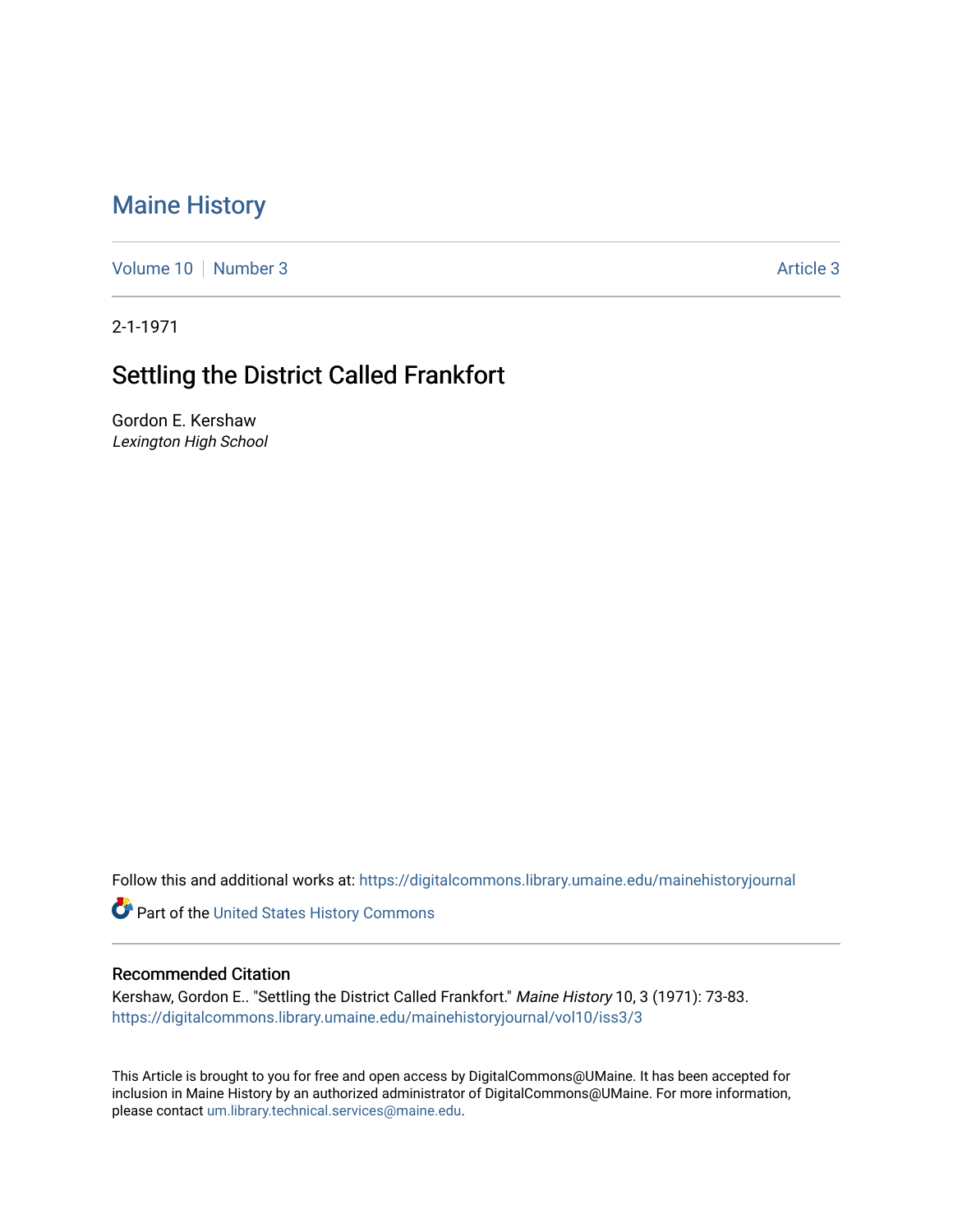## by Gordon E. Kershaw

The Plymouth Company, a speculative land company of ancient lineage in New England, was reactivated in  $1749$  as the Kennebeck Purchase Company by an enterprising group of Boston merchants. These entrepreneurs, replete with ambitious schemes for exploiting their vast holdings, were able to create the first in <sup>a</sup> series of proprietary townships which grew up along the Kennebec River in Maine. Within two short years of inception of Company operations, the new town, then called Frankfort, later Dresden, had become the pulse center of early Kennebeck Purchase expansion. Events leading to the settlement of this town are important for the light they shed on the transactions of an unusually innovative and achieving land company and on the way in which other eighteenth century New England towns were developed.

The origins of the Kennebeck Purchase Company can be traced to the debt-ridden Plymouth colony which successfully petitioned in <sup>1629</sup> for a grant of ''any Convenient place either of Trading or Fishing whereby that Plantation [might] Subsist" (1) on the Kennebec River in Maine. A generous land grant of the Council of New England to the Plymouth, Massachusetts Pilgrims was made out to Governor William Bradford and his associates. Although it was certain enough that this grant should extend for the ''Space of fifteen English Miles on each side" (2) of the Kennebec, the coastal and northern limits conflicted with grants conferred upon other groups, those conflicts leading to lawsuits which continued for many years. The Pilgrims managed a profitable fur trading post near the site of present-day Augusta until about  $1640$ , after which time the territory seemed of little value. (3) Therefore, in <sup>1661</sup> the Plymouth leaders sold their interests for  $f$  400 to Antipas Boyes, John Winslow, Edward Tyng, and Thomas Brattle, Massachusetts merchants who were the founders of the new Kennebeck Purchase Company. Because of the Indian menace, it was not until  $1749$  that the heirs of these merchants considered substantial further development of the Maine tract. The lure of the Kennebec for the Pilgrims had been priceless furs. For the Kennebeck proprietors, it was the opportunity for remunerative land speculation and the quick profits to be derived from stripping rich timber lands.

It was essential that <sup>a</sup> settlement be commenced on the river without delay to provide <sup>a</sup> standard to be followed in later proprietary enterprises and to demonstrate to rival land companies that the Kennebeck Purchase Company was determined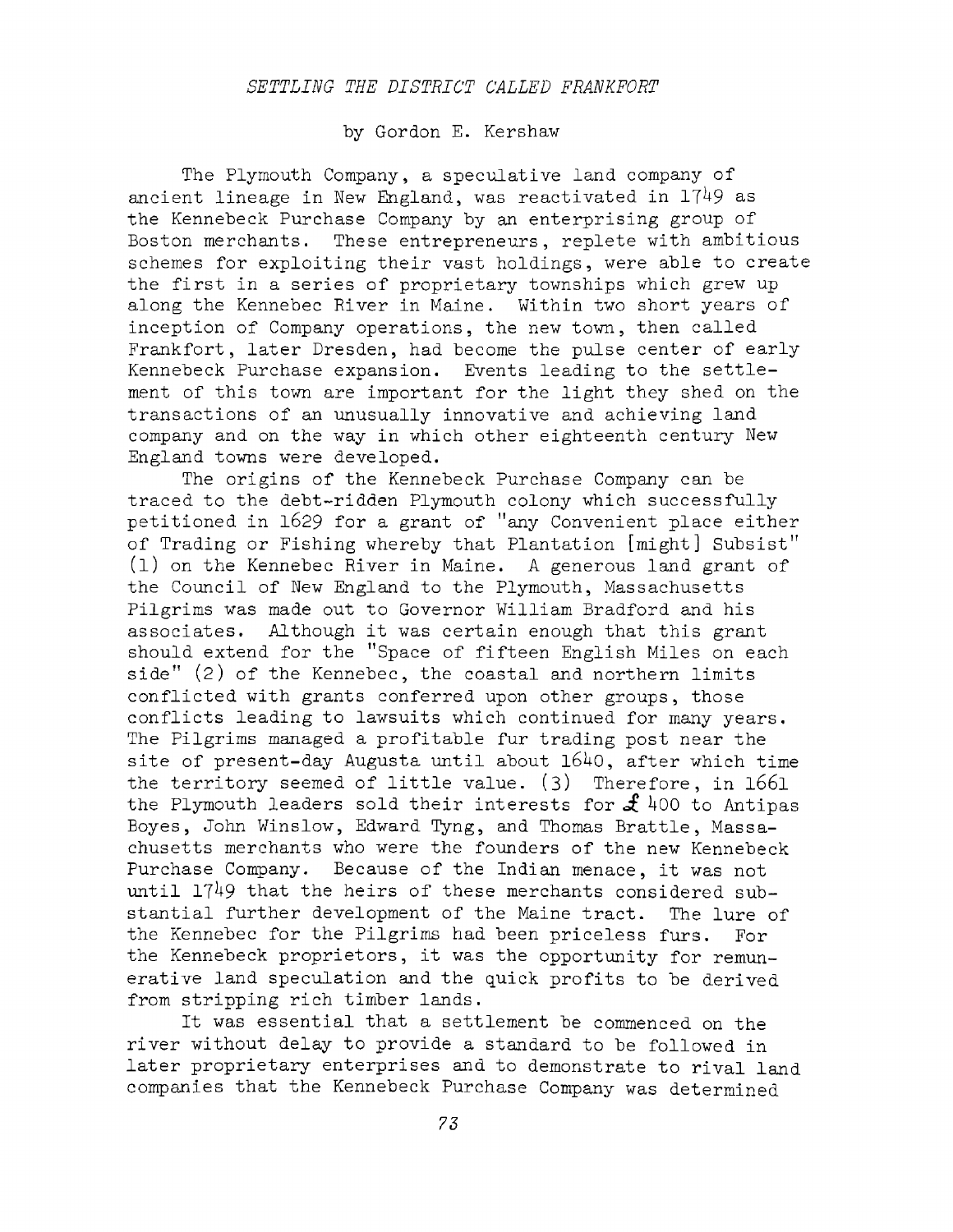to enforce its claims. The Kennebeck proprietors, <sup>a</sup> body of Boston merchants which included such prominent names as Bowdoin, Hancock, Apthorp, Tyng, Pitts, Temple, and Gardiner was flush with money recently earned during King George's War from privateering, trade, or war contracts. These Boston merchants furnished dynamic leadership in settling the area chosen for the site of Frankfort.

The proprietors proposed a location for the new town which possessed the advantages of good soil, <sup>a</sup> stand of timber, proximity to existing towns near the coast, and excellent transportation afforded by its position at the juncture of the Kennebec and Eastern Rivers. Before developing the land, the Company had to acquaint scattered earlier settlers with its objectives and to legalize its relationship with them. Samuel Goodwin, official agent in Maine, was empowered "to prevent all trespassing within their  $[Compar's]$  Limmits."  $(4)$  On September 5, 1751, a special committee consisting of William Brattle, Robert Temple, William Bowdoin, David Jeffries, and Thomas Marshall was created "to treat with the present settlers..." (5) who were living in towns already established around the mouth of the Kennebec by the proprietors of the rival Pejepscot Company. These early inhabitants were alarmed at the intrusion, but they stood to gain, for the Committee was directed to "Lay Out and Run the Bounds of...New Castle, Wichcassett [Wiscasset], Townsend, Harrington, Topsham, Brunswick and Georgetown and to petition the General Court to Incorporate these Several Settlements into Distinct Towns." (6) The Kennebeck proprietors promised these people that they would not be molested in their present holdings and that six acres would be set aside for a meeting house and common in each town. The Company would also donate two hundred acres to the town for the first settled minister and his heirs. (7)

The settlers themselves might easily obtain legal possession of their lands by making application for quit claim deeds from the Kennebeck Company within a nine month time limit. Their sole expense would be the cost of their deeds. It is a matter of record, however, that at least fifteen farmers in the Georgetown area held out for several years before bowing to the power of the Company. When they did acquiesce, they were assessed not only the cost of the deed but also <sup>a</sup> sum which varied according to the size of their land holdings. Instances of penalties are those of Shubael Hinckley, who owned 317 acres and paid  $\mathcal f$  63.8 (8) and Silvanus Coomes and Stephen Andrews, joint owners of <sup>212</sup> acres who forfeited  $f$  53.6.8 (9). Such assessments were a stern warning to other delinquent settlers.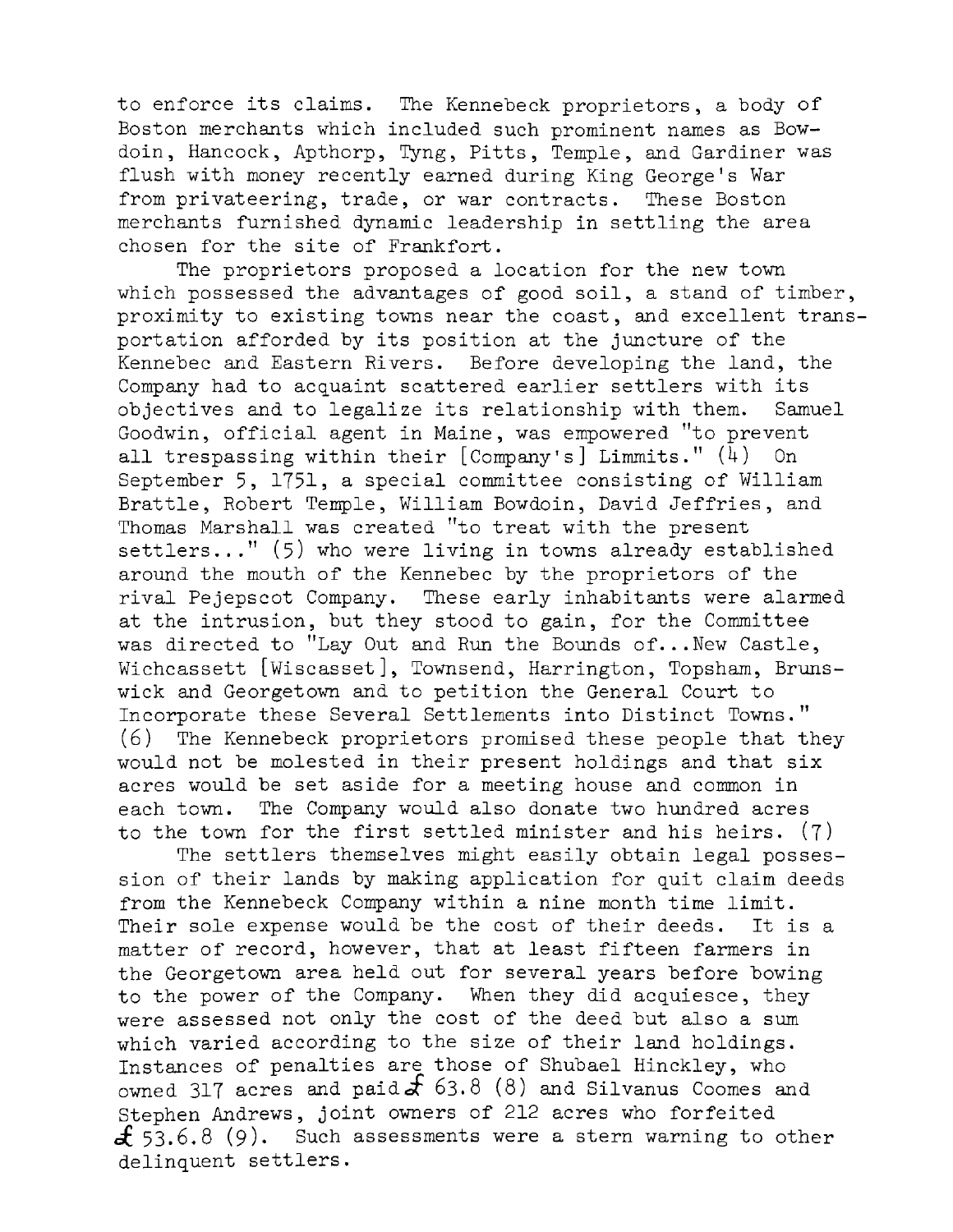Concurrent with the "quieting" of squatters' claims was the equally important matter of surveying Company lands. Samuel Goodwin, as agent and clerk, was chosen to supervise the process, and  $\mathcal{L}$  270 was voted to meet immediate expenses. (10) The actual surveying was entrusted to Lieutenant John North who was retained by the Company first to survey certain "Islands and Lands..." (11) and as settlement advanced northward, to chart the upper reaches of the Kennebec.

After completing initial surveying, the proprietors focused attention on coming to terms with the local Indians who, while not numerous, were enough of <sup>a</sup> threat to discourage white expansion into the area. These Indians, Norridgewocks, as they were best known, were always alert to invasion of their territory and were quick to complain to the Massachusetts General Court when existing treaties were violated. Settlers in the area were protected from them by the defenses of <sup>a</sup> Company fort erected at the new town of Frankfort and by Fort Richmond (12) located a few miles to the south.

On September 29th, 1753, shortly after the settlement of Frankfort had been commenced, Fort Richmond became the scene of the signing of <sup>a</sup> treaty with the Indians. The Massachusetts representatives included William Skinner, a Pejepscot proprietor, and Jacob Wendell, James Bowdoin, William Brattle, and Samuel Goodwin, Kennebeck Purchase Company proprietors. (13) The Massachusetts officials assured Indian spokesmen that white settlement would not proceed further up the Kennebec River than Richmond. In fact, however, the Kennebeck proprietors had already constructed their new Fort Frankfort well above it. The next year the Treaty of <sup>1753</sup> would again be broken by the establishment of Forts Western and Halifax on the upper river.

The new treaty strengthened the position of the proprietors in their endeavours at Frankfort, then being settled. This town had been authorized by the proprietors of the Kennebeck Purchase on April 23, 1750, when they moved:

...that the First of the two Towns formerly voted to be laid out on Each Side of Kennebeck River shall be laid out on the East Side Opposit to Richmond Fort in the following Manner Vizt - for each Settler twenty Acres between the Main River and the Eastern River and the other Eighty Acres to be Contiguous Either on the East Side of the Eastern River to the Westward of the Twenty Acre Lotts as shall be Determined by the Proprietee hereafter...  $(14)$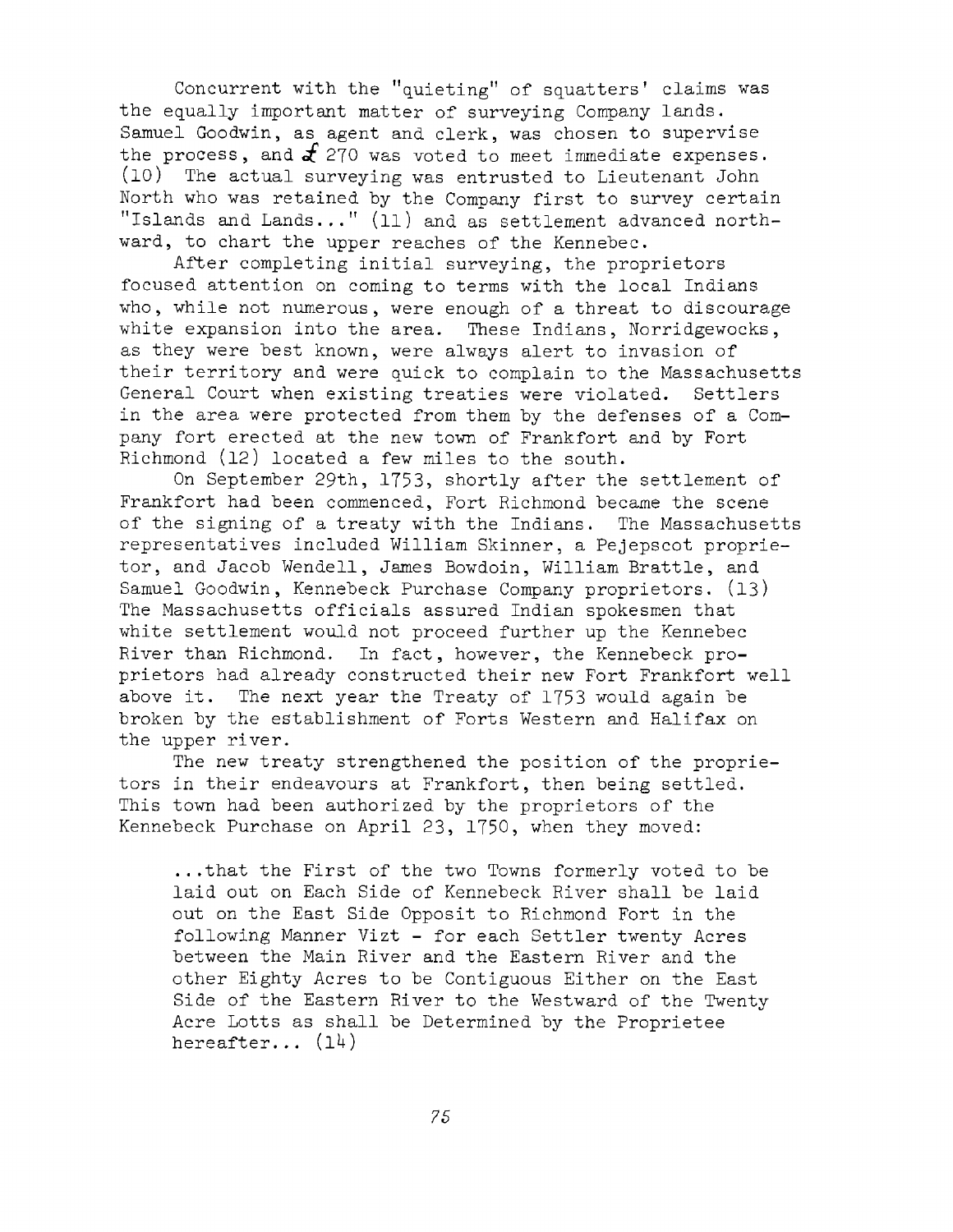The town, situated some twenty miles from the mouth of the river and north of such earlier towns as Wiscasset and Georgetown, ran for five miles along the Kennebec and extended back from the river for fifteen miles. (15)

In those troubled times only the presence of some kind of defense in addition to that provided by nearby Fort Richmond would persuade settlers to venture to the town in any significant numbers. The proprietors, therefore, drew up plans for the erection of a ''Defencable House of <sup>400</sup> feet square for the Greater Security of the Settlers." (16) The structure as it was first planned in early 1752, <sup>a</sup> year prior to the signing of the treaty with the Indians, seemed to be merely <sup>a</sup> palisade for the shelter of the first arrivals. Later it boasted <sup>a</sup> barracks, two blockhouses, several smaller buildings, and a number of cannon. (17) This Fort Frankfort, later named Fort Shirley to compliment the royal governor, was so strong that it was never subjected to direct attack by the Norridgewocks. The Indians largely limited their actions to constant complaints to the General Court about the violation of their treaty. Kennebeck proprietors were ordered by the Court to ''quiet" the Indians, so the Company voted to direct Agent Goodwin and Captain Lithgow of Richmond Fort to procure a quit claim deed from the Norridgewocks, for which they were authorized to pay up to  $\mathbf{\mathcal{F}}$  50. (18) It is not clear whether this action succeeded, but in any event, by July of 1753 relations with the local Indians had been so well regularized that Samuel Goodwin received a barrel of rum from the proprietors and instructions to ''treat the Indians that go to Frankfort, to make them easy." (19)

Meanwhile Company officials considered ways of encouraging settlement in the projected town. Two possible courses to attract settlers to Frankfort were [1] to induce some continental magnate to furnish transportation to America in return for <sup>a</sup> princely land grant and [2] to encourage some of the Company proprietors to invest in the new land in the same way. Several precedents existed in New England for the taking of such risks by proprietors. In the early 1720's Robert Temple, as a Pejepscot proprietor, negotiated for the planting of some one hundred Scotch-Irish families on the lower Kennebec and Androscoggin Rivers near the present-day towns of Brunswick, Bath, and Topsham. (20) These settlements were later broken up by Indian attacks. In the 1740's Samuel Waldo settled some German families at Waldoborough in a similar manner and was successful. (21) James Bowdoin, a Kennebeck Purchase proprietor, suggested to the Province that it, itself, encourage settlement. In  $17^{48}$  he presented the General Court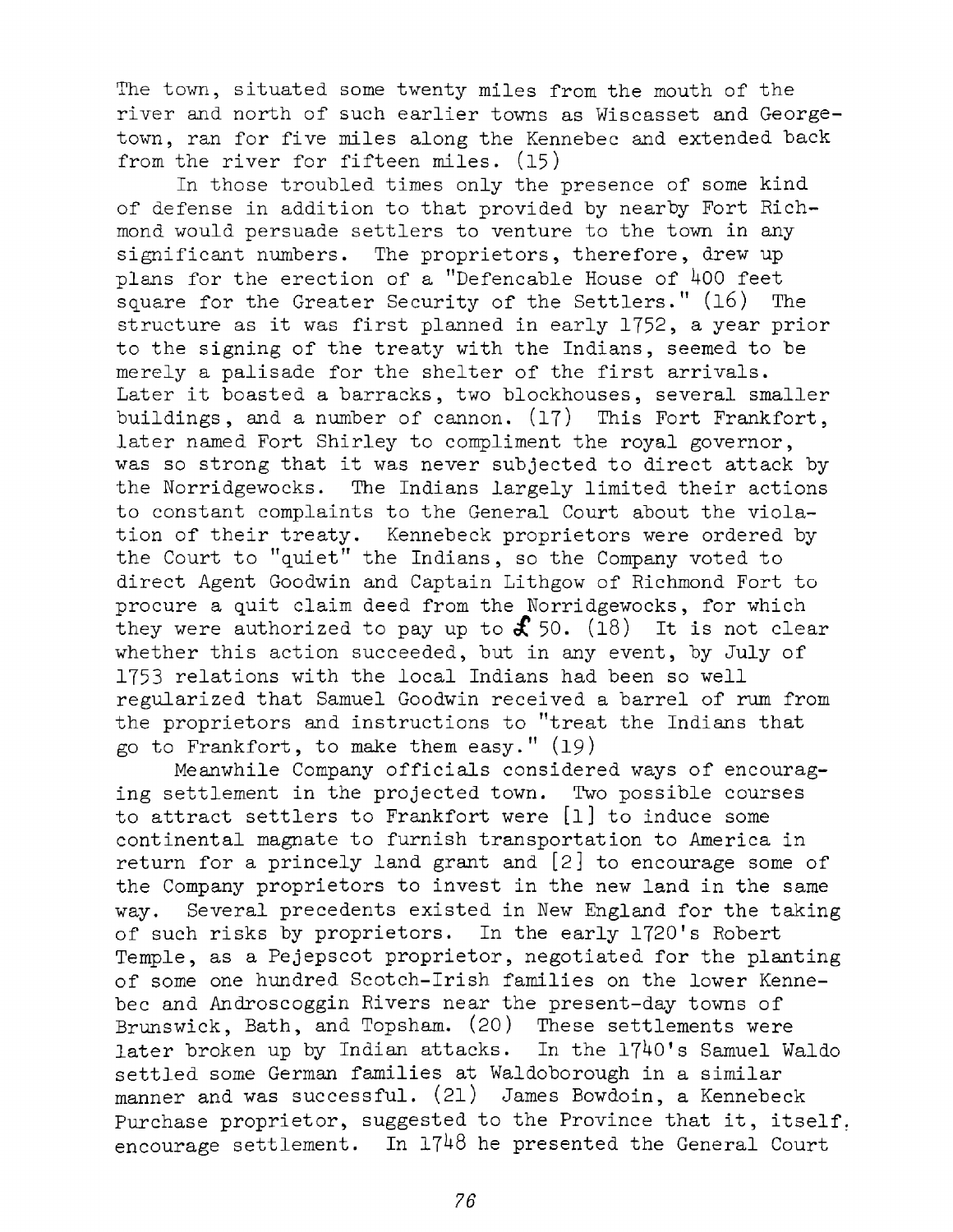with an original pamphlet entitled: "Some Thoughts on the Importation of Foreigners," in which "most eloquently he urged a bounty on immigrants as the best means of developing the economic potential of the Province." (22) Deciding to sponsor German immigration, the proprietors entered into correspondence with John Stedman of Rotterdam and Henry Ehrenfield Luther of Frankfort who were, presumably, to be middlemen in the arrangements and with Joseph Crellius of Pennsylvania who was to act as immigration agent. Crellius was experienced, for he had previously served Waldo in <sup>a</sup> similar capacity. (23) Late in 1751, these agents successfully brought the first foreign settlers to the new townsite on the Kennebec, this in spite of competition from other agents bent on sending immigrants to Nova Scotia.  $(24)$ 

Stedman of Rotterdam fitted out the English ship *Priscilla* which carried the group to America, and Crellius accompanied the voyagers on their dangerous journey. Back in Frankfort, Luther fought hard against the propaganda of rival agents by publishing his own glowing accounts of the opportunities waiting in Massachusetts Bay. (25) By November 14, 1751, the *Priscil/la* had arrived in Boston harbor and its passengers were eager to proceed to the Kennebec.

Shortly afterward, the Kennebeck proprietors at a meeting in Boston made provision for the new arrivals:

Whereas <sup>a</sup> Number of German Protestants are Lately arrived from Germany - Voted that Such of them as Will Settle in the Township aforesaid have Granted them One Hundred Acres to Settle on upon the Conditions that shall be proposed by Doct. Silvester Gardiner, Maj. Nathaniel Thwing, Mr. Willm Bowdoin - a Committee appointed for that Purpose & thereupon that this Proprietee Supply them with Provisions to the first of June next they giving their Bonds to Pay the Sums Respectively advanced them in twelve Months after their departure from Boston... (26)

At their next meeting the proprietors voted that the new town should be called Frankfort (27), probably not so much a reference to the origin of the new settlers as <sup>a</sup> tribute to Henry Ehrenfield Luther, Chancellor of State at Frankfort in Germany - the man who had done the most to bring them to America. (28)

By the middle of December the proprietors learned that the first twenty prospective settlers were ready to leave for the Kennebec, (29) and moved that they were to be transported there by water. At this time of year, the inexperienced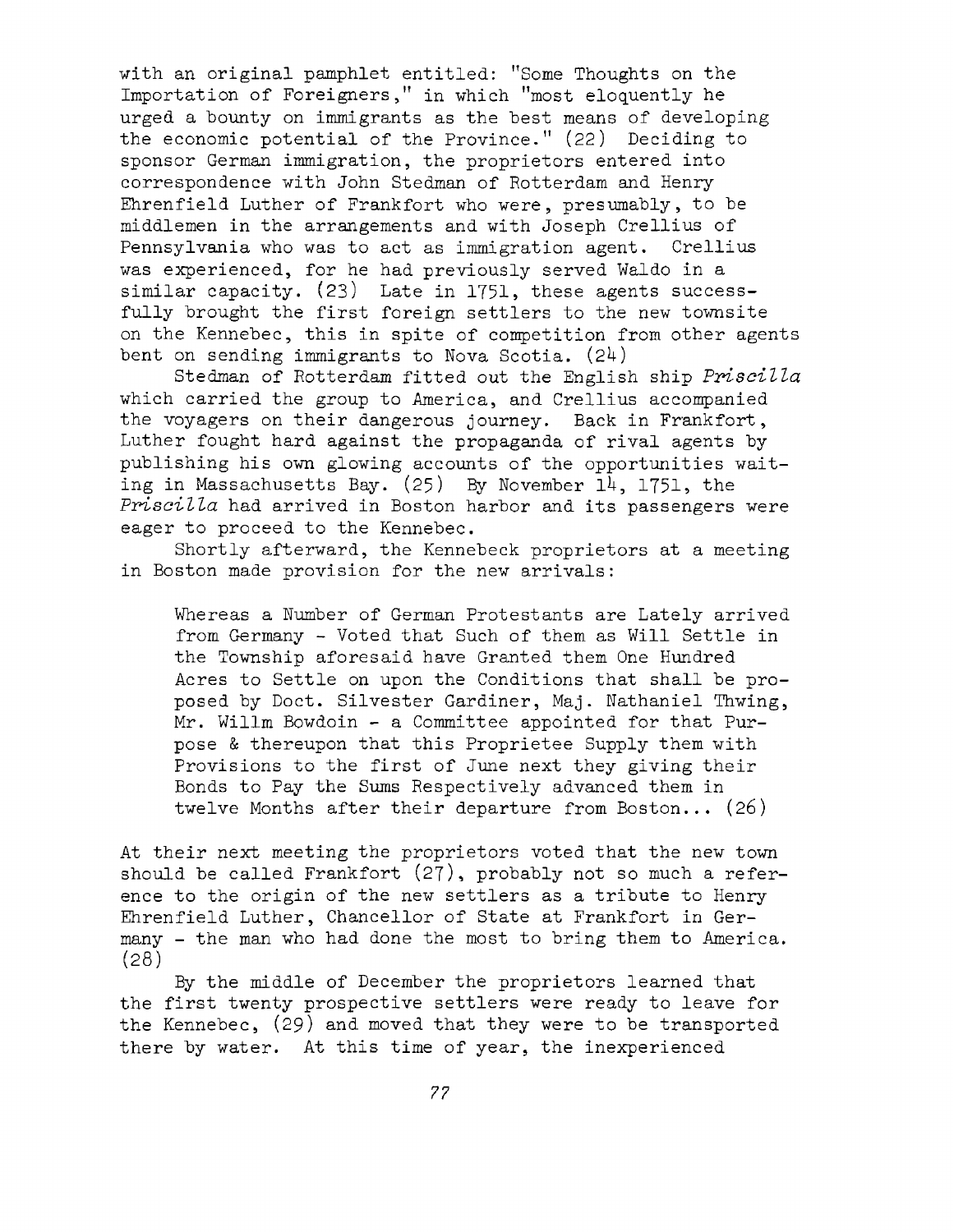foreigners would be able to do little more than begin to clear the land; but at least, the proprietors reasoned, it would be easier for them to cart logs for <sup>a</sup> stockade across the snow than through the mires in springtime.

Agent Samuel Goodwin was already on the scene when the new citizens arrived. He was soon to be joined by Nathaniel Thwing, Samuel Fowle, and John Tufts, all small shareholders of relatively little importance who had chosen to settle permanently on the new lands. These four men were to cooperate with the townspeople in the construction of a sawmill, to furnish provisions, and to supervise work on the palisade. (30) Great proprietors would also keep an eye on affairs. In January, 1752, Doctor Gardiner, William Bowdoin, and Gershom Flagg were appointed to form a group which would swell to become <sup>a</sup> ''Committee of Ten" and include nearly all of the large shareholders. Of these, Doctor Gardiner was to prove the strongest moving force of <sup>a</sup> committee charged to "Settle and Regulate the Town of Frankfort." (31)

Thus the Frankfort settlement was launched. The ''Foreign Protestants" were struggling to survive, so their stake in the wilderness more than equalled that of the Kennebeck proprietors. It was long assumed that these wanderers were German, and indeed they had left Germany to find <sup>a</sup> new homeland, but it has been conclusively demonstrated that they were really of French Huguenot extraction. (32) Certainly their names names such as Goud, Pechin, Malbon, Pouchard, Rittal, Houdelette, and Bugnon - suggest this. Since in <sup>1752</sup> to people of British America the word "Frenchman" implied the Pope, Romanism, and the enemy, it was easier for all concerned to think of the immigrants as "Germans." As Germans they consistently appear in Company records.

Other immigrants were soon to arrive on the Kennebec. The Huguenots were joined by friends and family connections. Their numbers were also increased by people of undoubtedly Anglo-Saxon descent, men such as Joseph McFarland, William Mitchell, Samuel Turner, Abraham Wyman, Jonathan Rand, Jr., and Uriah Kendall, each of whom received as was now customary the one hundred acre plot granted to earlier arrivals. (33) Some German planters also appeared,including Wolf Rupert, and Philip, George, John, and Cassimir Mayer. A common bond among all of these Frankfort settlers was their Protestant background.

The proprietors had not yet taken their own shares of Frankfort lands. They had planned <sup>a</sup> general first division of Company lands among themselves to occur as early as February 3rd, 1753 (34), but the division did not go forward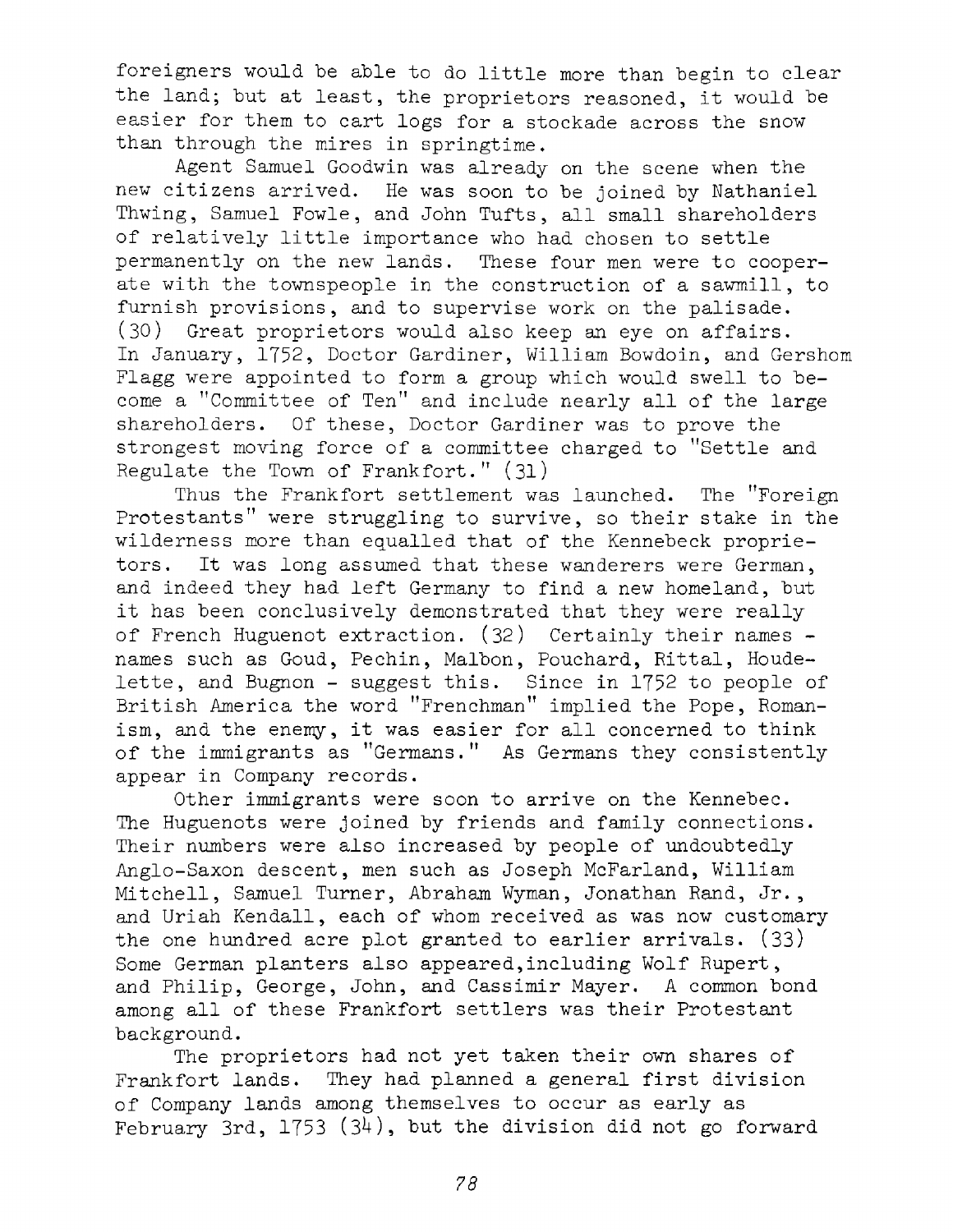as scheduled. It did not take place until January 7th, 1756, when the Indian danger had been largely removed and the Company holdings were beginning to increase in value. At this time twenty-four <sup>3200</sup> acre lots were laid out, and each full shareholder received <sup>a</sup> full lot. (35) This was Just the beginning of a program of distribution of Kennebeck Company lands which was to continue for a half century.

Although proprietary land allotment had been postponed for <sup>a</sup> time, the shareholders began to see an opportunity for individual profit. Their outlay in settling Frankfort had been heavy, and they wished some immediate return on their past expenditures and on those still ahead. Sterling was scarce, but since most of the Company members were merchants, the assessments necessary for land development could be paid in kind. The proprietors could draw upon their own equipment and supplies for profit. For instance, Doctor Gardiner, chairman of the Committee of Ten, volunteered to supply a sloop to furnish transportation between Boston and Frankfort on the Kennebec, for which he received "400 Acres of Land up Sheepscutt River..." (36) He was also entrusted with the management of supplies for dependent Huguenot settlers during their first year at Frankfort. To cover the vast expense involved, the Committee of Ten dutifully gave their bond of  $\mathcal{L}$  3000 in January of 1752. (37) The long list of necessities, marvellous in its completeness, which the Doctor furnished for the settlers, however, came almost exclusively from the stores and warehouses of Kennebeck proprietors. Thus early stock ownership in the Kennebeck Purchase Company must be viewed both as <sup>a</sup> source of expense and profit with the prospects of real riches through land development still well in the future.

By  $1754$ , the Kennebeck proprietors felt confident enough to circulate in Massachusetts a roseate broadside which publicized, and perhaps exaggerated, their achievements and expanded upon the opportunities still available to new settlers:

...at the said Town of Frankfort, there is <sup>a</sup> Saw-Mill & <sup>a</sup> Grist-Mill erected, and about Forty Families settled, who notwithstanding they went there so lately as in the Spring of 1752, have been able the past Year to raise nearly <sup>a</sup> Sufficiency of every Thing to maintain themselves; and this present Year will stand in need of no Assistance... And besides the Advantage of a rich Soil, [the town] is situated on a fine, Navigable River, which has furnished the said Settlers with <sup>a</sup> Market for their Wood, by the Sale of which they have been paid considerable for their Labour in clearing the Land... (38)

*(Continued on Page 82)*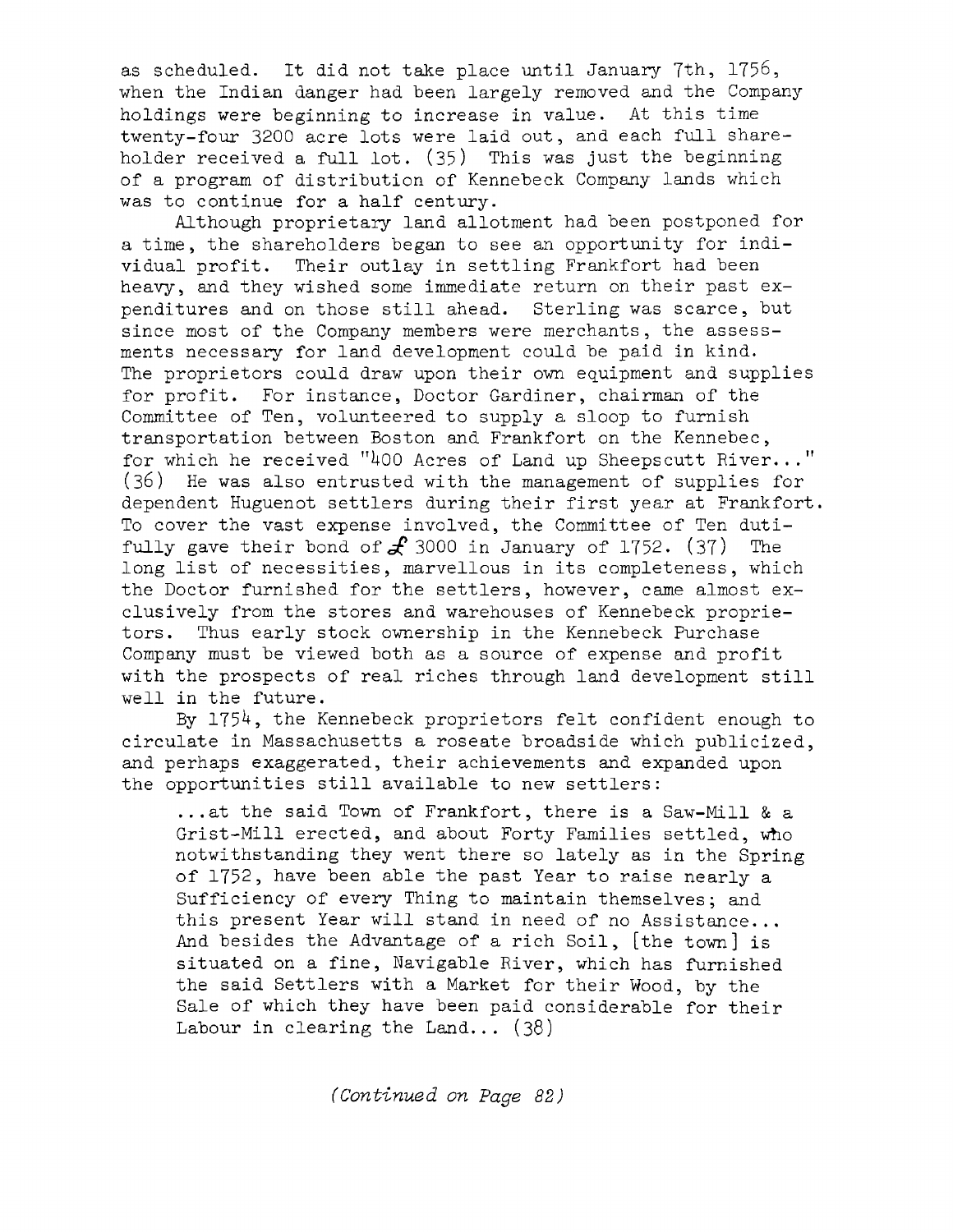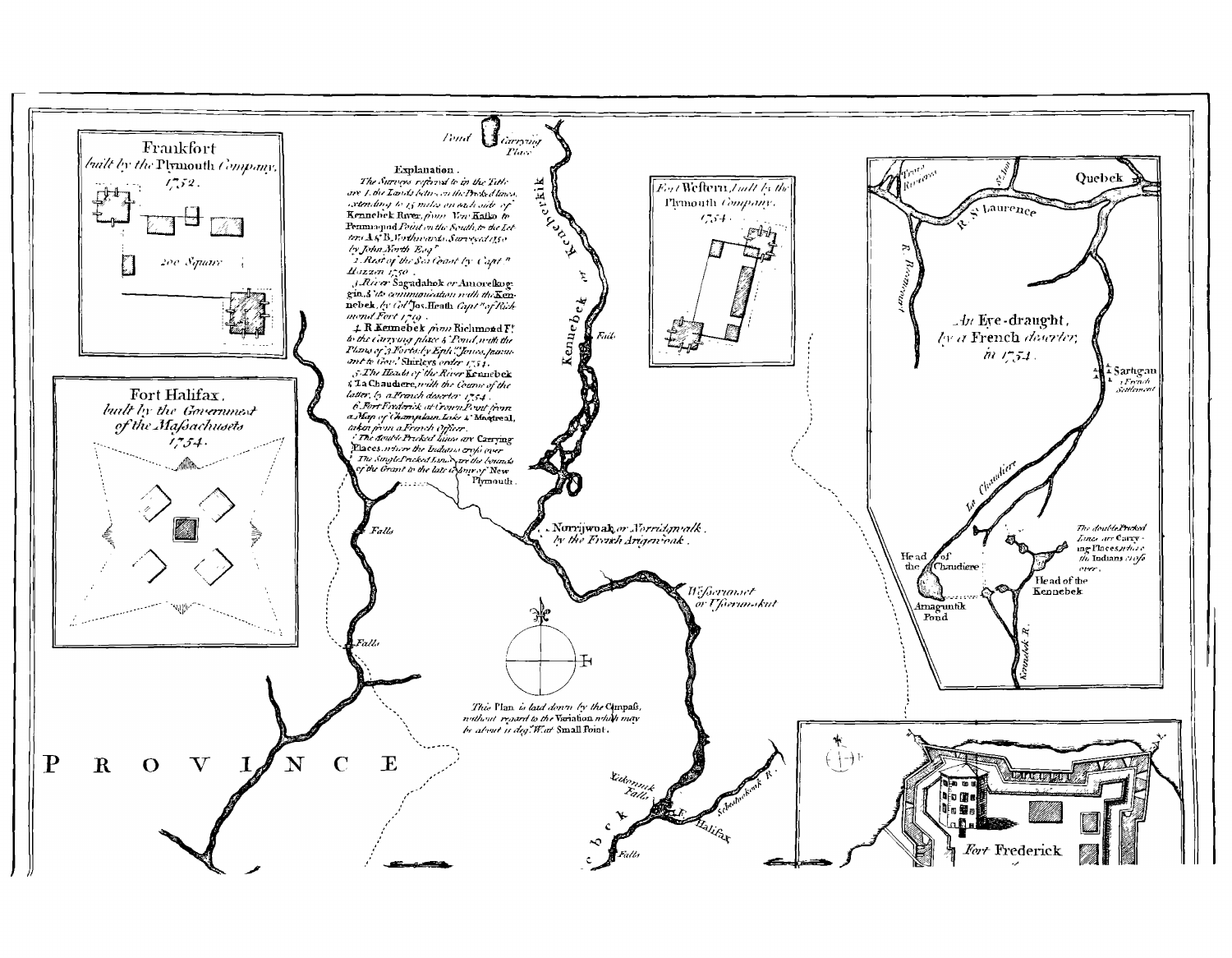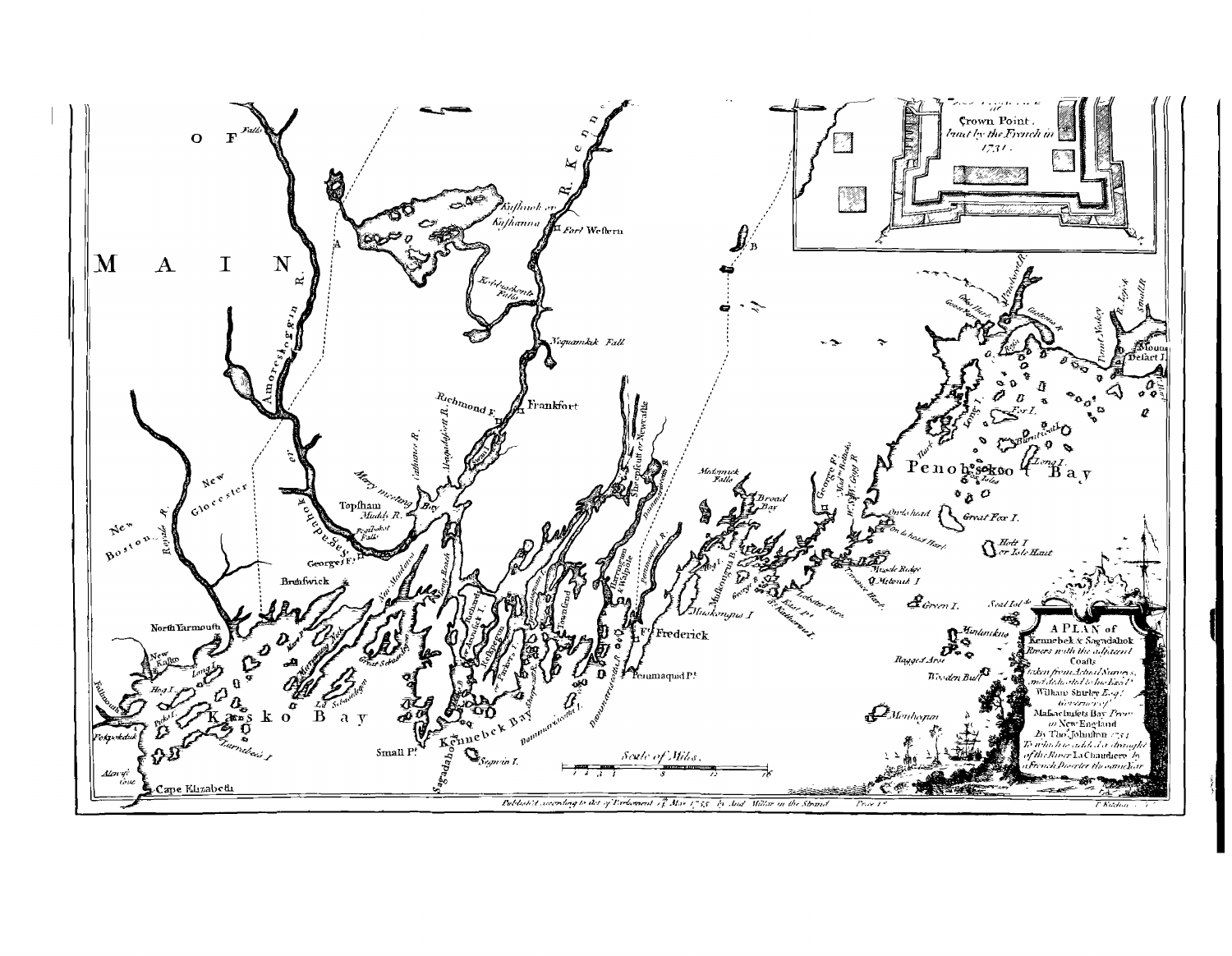Although some lesser problems of development were yet to be resolved, the hazards faced by the proprietors in erecting <sup>a</sup> new town on the edge of the wilderness had been substantially overcome. Members of the Kennebec Purchase Company could look forward to <sup>a</sup> promising future in their campaign for mastery of the upper valley.

*-------- NOTES---------*

- 1. Grant from Council of Plymouth to William Bradford and Associates, 1629, Farnham Papers (Maine Historical Society, *Documentary History of the State of Maine* [Portland, Me., 1901]), VII, 108-116.
- 2. *Ibid.*
- 3. Bernard Bailyn, *The Hew England Merchants in the Seventeenth Century* (Cambridge, 1955), 2U.
- 4. Resolution, Oct. 31, 1750, Kennebeck Purchase Papers, Records, I, 52, Maine Historical Society, Portland, Me., hereafter cited as K.P.P.
- 5. Resolution, Sept. 5, 1751, K.P.P., Records, I, 93.<br>6. Third Warrant, July 6, 1751, K.P.P., Records, I, 8
- Third Warrant, July 6, 1751, K.P.P., Records, I, 83-88.
- 7. Resolution, May 8, 1751, K.P.P., Records I, 66. Provisions for <sup>a</sup> meeting house, ministerial lot, and common lands were standard features of colonial township development.
- 8. Confirmation of Grant, Oct. 10, 1759, K.P.P., Records, II, 210-211.
- 9. Confirmation of Grant, July 13, 1759, K.P.P., Records, II,  $202 - 204$ .
- 10. Resolution, Oct. 31, 1750, K.P.P., Records, I, 49.<br>11. Resolution, Sept. 5, 1751, K.P.P., Records, I, 90.
- Resolution, Sept. 5, 1751, K.P.P., Records, I, 90. Lt. John North, then stationed at Ft. Richmond, acted as Company surveyor for many years.
- 12. Charles Allen, *History of Dresden^ Maine* (Copyright by Bertram E. Packard, 1931), 78-79-
- 13. *Ibid., 88.* The conference was headed by Sir William Pepperrell, representing Gov. Shirley. Of the four Kennebeck proprietors, Wendell and Brattle were full shareholders, Bowdoin owned <sup>a</sup> double share, and Goodwin was <sup>a</sup> partial shareholder. Both Wendell and Brattle had liquidated their interests in the Company by 1757-
- 11+. Resolution, Dec. 6, 1751, K.P.P., Records, I, 102. During this period in N.E. <sup>100</sup> acres was the usual settler grant.
- 15. Resolution, Aug. 14, 1751, K.P.P., Records, I, 72. The average N.E. township was much smaller; usually only 5x5 miles.
- 16. Resolution, Dec. 6, 1751, K.P.P., Records, I, 102. As constructed, the fort was only <sup>200</sup> feet on a side.